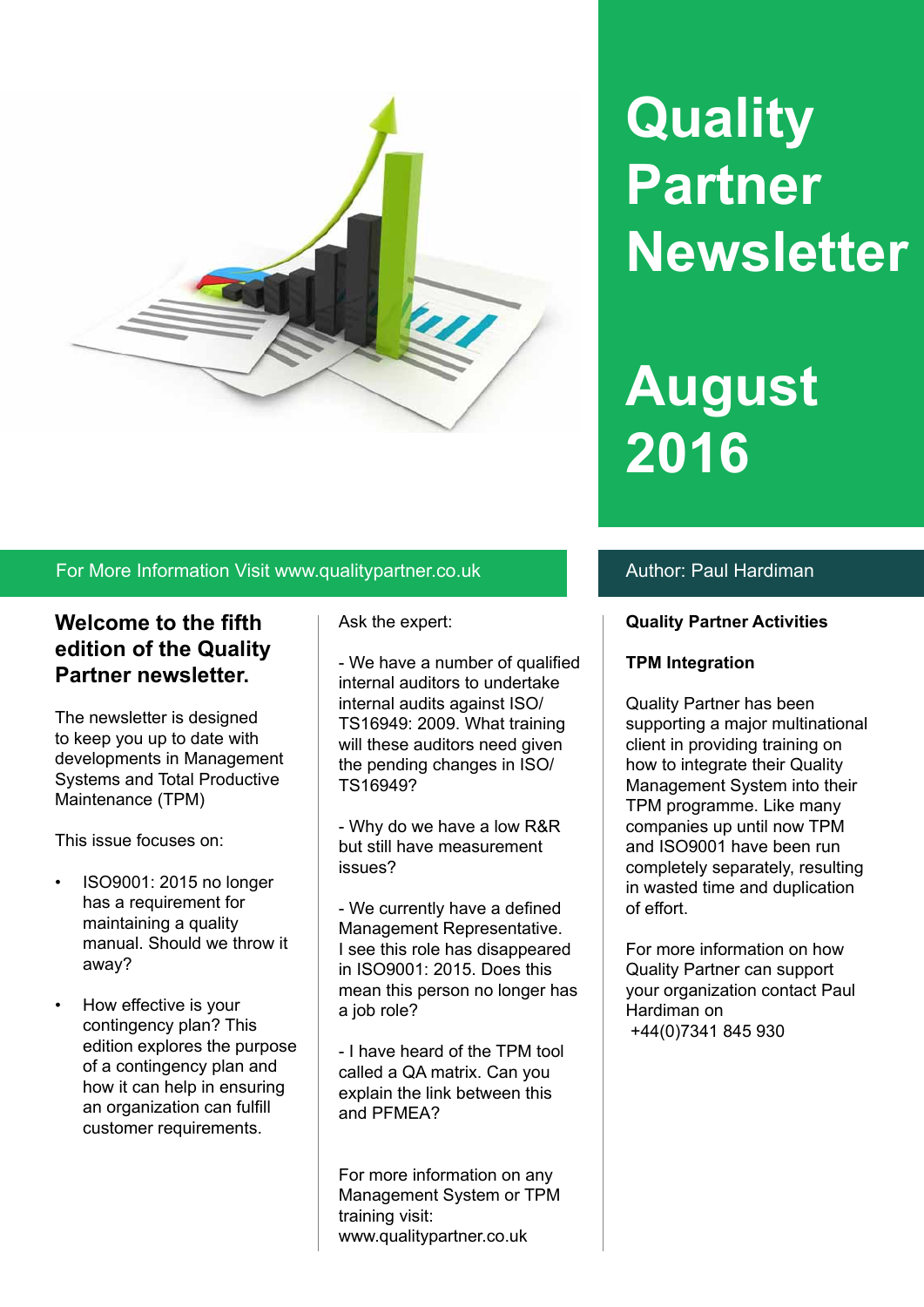

Since the development of the first version of ISO9001 in 1987 there has been a requirement for an organization to establish and maintain a Quality Manual.

For many organizations the way this requirement was addressed was to write a manual around the clauses of the standard, simply replacing the word in the standard "an organization shall…." to "we will…" Normally the only time this document was referred to was during external audits, with auditors who suffer dust allergies having major problems!

With the development of a process based management system standard, first issued as ISO9001: 2000, organizations had to ensure the Quality Manual that covered:

a) The scope of the quality management system, including details of and justification for any exclusions

b) The documented procedures established for the quality management system, or reference to them, and

c) A description of the interaction between the processes of the quality management system.

Again, while organizations maintained a Quality Manual, many struggled in understanding the purpose of it and how it could be used as a useful document to them.

With the issue of ISO9001: 2015, the requirement for having a document called a Quality Manual disappeared. 7.5.1 states as a note (Guidance)

"The extent of documented information for a quality management system can differ from one organization to another due to:

- The size of organization and its type of activities, processes, products and services;
- The complexity of processes and their interactions"

Should an organization throw the Quality Manual away?

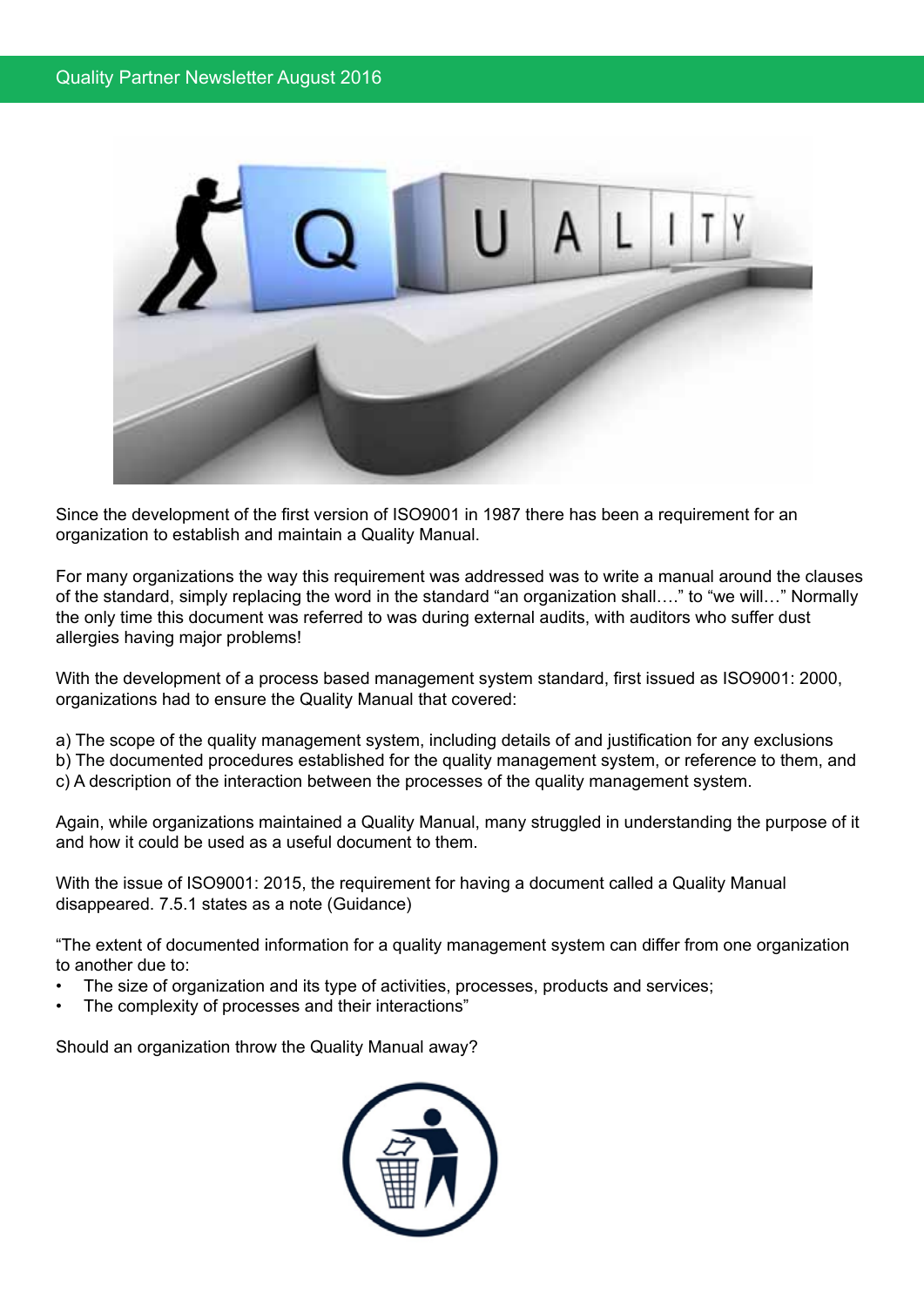Before doing this there are some key questions to consider:

- • If a potential new customer asks for information about your organization and the Quality Management System you operate what would you send them?
- When you take on new employees how do you make them aware of the Quality Management System and its structure?
- If the Quality Manual does not exist, how do employees/auditors find their way into the Quality Management System structure? (processes, procedures, work instructions etc.)

An additional consideration, it is likely the revised version of ISO/TS16949, due for publication in late 2016, will continue to require a Quality Manual. In addition to the existing requirements defined in ISO/TS16949: 2009, it is likely the Quality Manual will also need to address how Customer Specific Requirements are addressed within the Quality Management System.

This may be an ideal time to instigate discussions on how a document can be created that, as well as meeting the relevant standard requirements, can be a useful tool for internal and external communication (to potential new customers, interested parties, new employees etc.).

As an input to this discussion you may want to consider including in any manual the following:

- An overview of the organization, including scope of activities and capabilities
- The strategic direction of the organization linked to the Quality Policy
- A diagram showing the sequence and interaction of the processes within the Quality Management System with a short explanation on how risks are identified and managed
- An overview of the Quality Management System structure, including a link to addressing customer specific requirements. This would be a signpost into the rest of the QMS

As the above is unlikely to change regularly, there is the opportunity to consider involving marketing, and making this a "glossy" brochure, with artwork to encourage people to want to read, or publish electronically thought the internet. And remember, there is no need to mention any clauses, or use standard jargon!, make it work for you.

#### **Contingency Plans**



Since the development of ISO/TS16949 in 1999 organizations in the automotive supply chain have had to meet the requirement to have a documented contingency plan.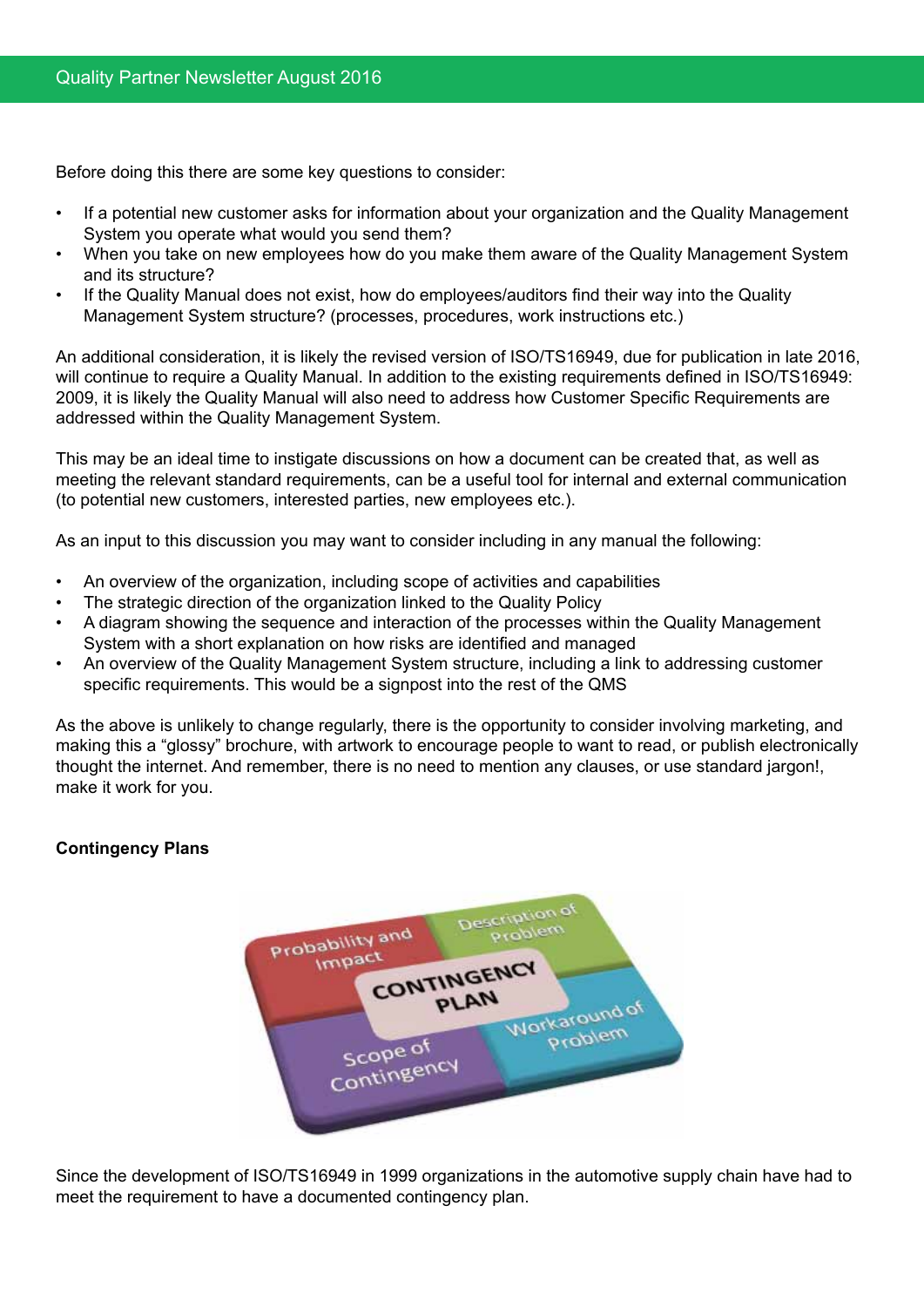The current requirement in ISO/TS16949: 2009 states:

"The organization shall prepare contingency plans to satisfy customer requirements in the event of an emergency such as utility interruptions, labour shortages, key equipment failure and field returns."

Whereas all 65,000 ISO/TS16949 certified organizations will have a contingency plan, how effective are they?

To measure effectiveness, the first indicator we need to look at is delivery performance to the customer. Providing the customer 100% on time delivery without disruption would be evidence that contingency planning is effective, but also we need to consider risk.

A risk in meeting customer requirements is the robustness of the supply chain to supply sufficient products and materials. As part of the contingency planning process we need to understand the risks (e.g. Single source suppliers, suppliers in vulnerable regions etc.).

ISO/TS16949 requires an organization to identify and monitor the incidents of premium freight. High incidents/cost of premium freight could indicate underlying issues which could affect supply to the customer (e.g. Poor production planning process).

With the increased emphasis in ISO9001: 2015 on Risk Based Thinking, the contingency plan will be of even more relevance to an organization and auditors in the revised version of ISO/TS16949.

So, if an organization is looking to strengthen their contingency plan how should it be approached? Firstly look at what is already in place. Organizations will often have documents that will not be called contingency plans (e.g. Business continuity or disaster recovery plans) but will be useful inputs.

Next thing to consider is how to identify:

Internal and external risks to all manufacturing processes, infrastructure equipment and product/ material supply essential to maintain production output and to ensure that customer requirements are met.

ISO9001: 2015 or any automotive additional requirements will not specify how to do this. Techniques that could be used are:

- **Brainstorming**
- **Questionnaires**
- Industry benchmarking
- Scenario analysis
- **Risk assessment workshops**
- Auditing and inspection
- **FMFA**
- **Fault tree analysis**

However, the turtle diagram, which many automotive suppliers will already familiar with could be used to stimulate discussion. The modified turtle diagram introduces consideration of risk in the process.

The first stage would be to think of contingency planning as a process and what is needed to ensure it is effective and efficient in meeting the customer and organization requirements. Then we need to consider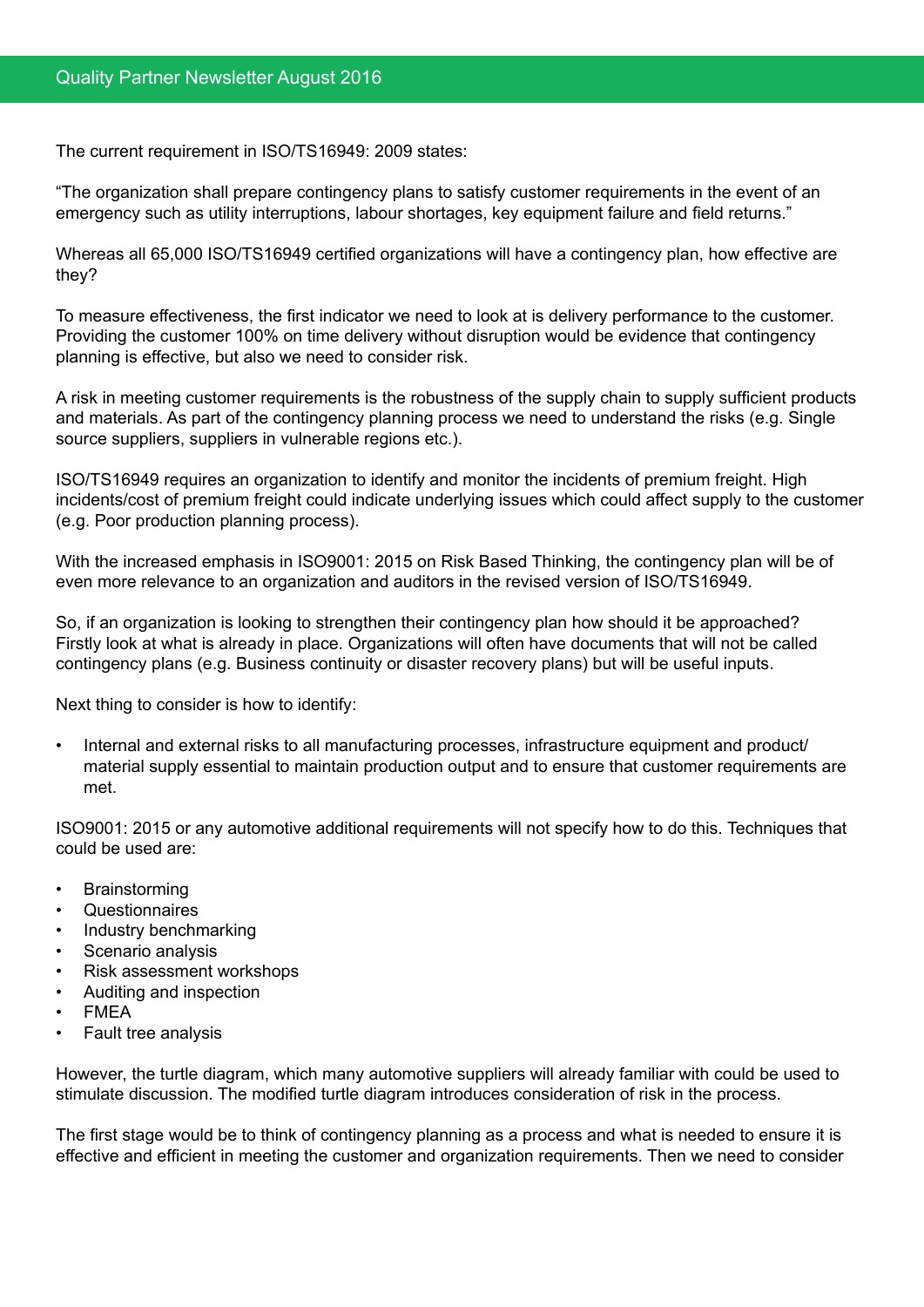#### Quality Partner Newsletter August 2016

A simple example of a turtle diagram is shown below, but for real this would be more complex. It would be best to do this with a multidisciplinary team with involvement of management from the relevant areas.



The next thing is to consider what poses the greatest risk. A simple red, yellow and green system could be used, with red being the highest, yellow intermediate and green low risk.

Then we need to think about the contingency in place, which could be an existing control, or an opportunity to improve the control and reduce the risk. Again a simple example is shown below:

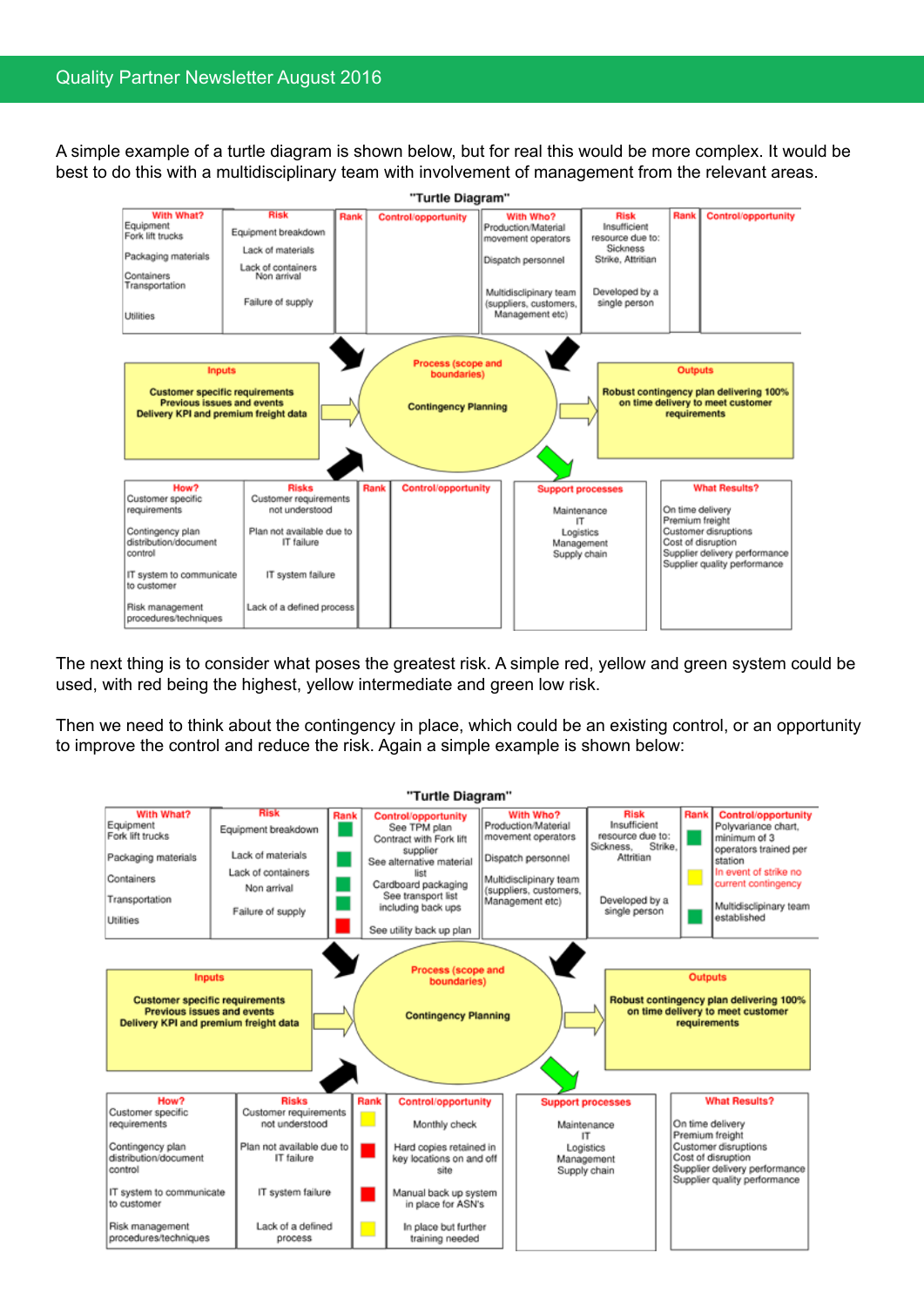Once the contingency plan is developed it needs to be subject to ongoing review.

An organization should consider periodically testing the contingency plans for effectiveness (e.g. simulations, as appropriate and practical!). For this to be effective the organization needs to provide effective training to all relevant employees to ensure they know how to react in the defined situations.

It is recommended that contingency plan reviews are undertaken, on an annual basis as a minimum, using a multidisciplinary team and the plan is updated as required based on events or change in risk factors.

Finally, the contingency plan needs to be a controlled document and circulated in a format that can be readily retrieved in the event of an emergency.

### **Ask the expert**

#### *Question:*

We have a number of qualified internal auditors to undertake internal audits against ISO/TS16949: 2009. What training will these auditors need given the changes in ISO9001: 2015 and pending changes in ISO/ TS16949?



#### *Response from Quality Partner:*

You will need to demonstrate auditors are competent in the concept of the process approach to auditing incorporating Risk Based Thinking, and the changes in the standards, but not necessarily retraining.

Firstly let's look at System Audits. To undertake an effective system audit auditors need to be able to:

- a) Understand and apply the automotive process approach for auditing, including risk-based thinking
- b) Understand applicable customer-specific requirements
- c) Understand the revised ISO/TS16949 automotive specification requirement
- d) Understand applicable core tool requirements related to the scope of the audit
- e) Understand how to plan, conduct, report, and close out audit findings

If you have existing qualified auditors the likelihood is you should be able to demonstrate they are competent against b), d) and e). However, refresher training may be needed to coach auditors on how to incorporate Risk Based Thinking into audits and to understand additional requirements introduced by the move to ISO9001: 2015 and any additional IATF new automotive specification requirements.

For Manufacturing Process Audits, in addition to the above competencies, auditors need to have a detailed understanding of how to use the PFMEA and Control Plan to verify effective process controls to ensure product is manufactured to specification.

For Process Audit, the emphasis is more on the competency to read product drawings and specifications, and use the relevant measuring and test equipment to verify the relevant product characteristics.

Finally, an area often overlooked is the competency needed to undertake effective second party audits. Firstly we need to ensure that auditors meet the requirements defined in any Customer Specific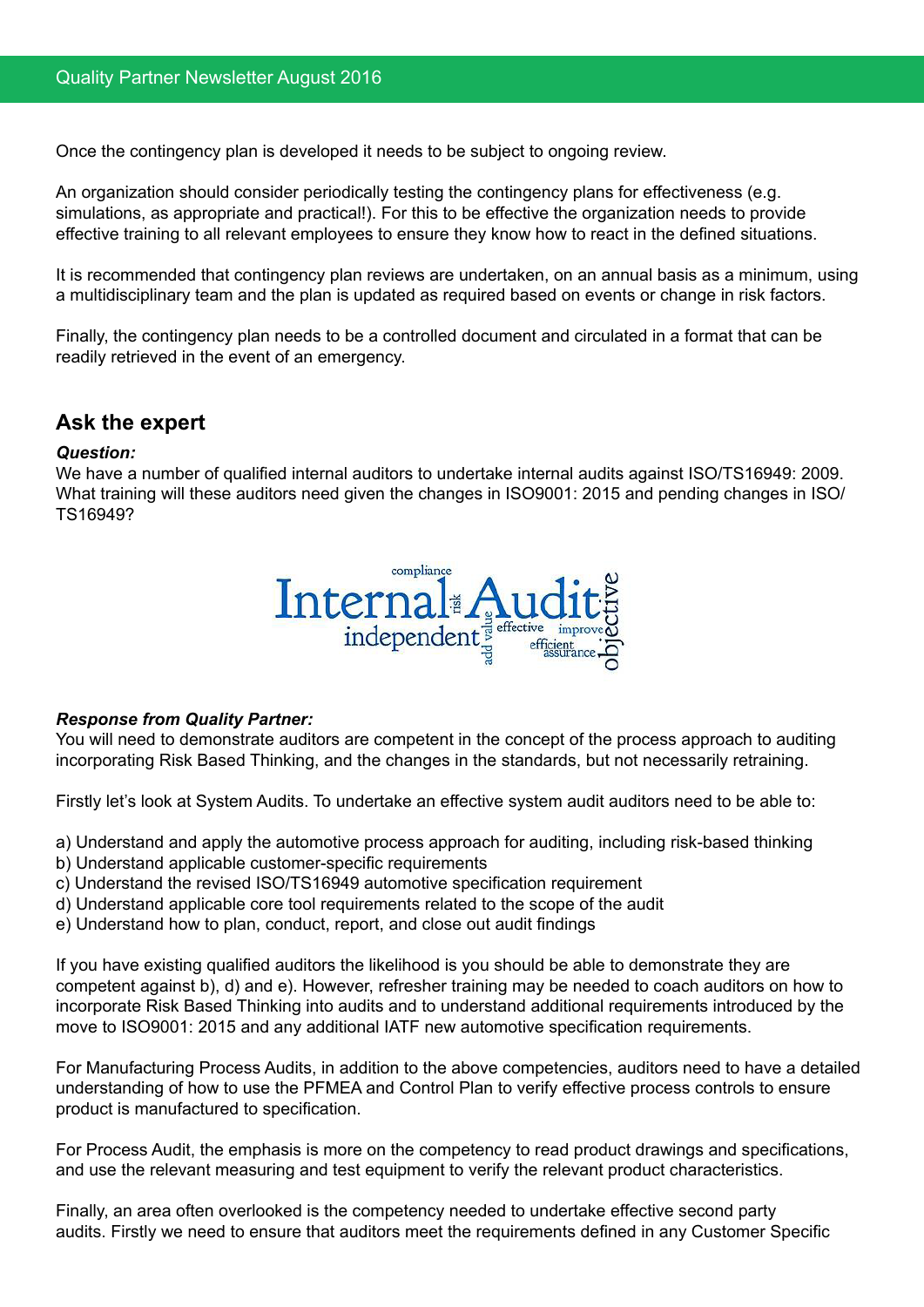Requirements. Next we have to consider the role of the second party auditor. Is it to just verify conformance to standard, or is it to assist suppliers in making improvement.

If it includes the latter, we need to ensure that auditors are competent to do this. For examples, auditors may need to understand lean manufacturing principles as well as other improvement methodologies (e.g. TPM).

Quality Partner has developed a two day Auditor Transition course for existing ISO/TS16949 auditors, designed to be delivered at an organization's premises, which includes case studies and live audits as appropriate.

For new auditors a three day course is available.

For more details contact Paul Hardiman at paul.hardiman@qualitypartner.co.uk or +44(0) 7341 845 930.

#### *Question:*

We measure a special characteristic using a micrometer. We undertook a Gauge R & R study using three normal users of the equipment. We got a low gauge R & R % (7.6%) with a low appraiser variation contribution and a good Number of Distinct Categories (ndc). However we know from customer issues and internal concerns that we have measurement issues. We suspect that this is down to operator issues in using the micrometer, but are confused why we have such good MSA results.



#### *Answer from Quality Partner:*

The first thing to consider the effectiveness of the operator training undertaken to verify they now how to use measurement equipment correctly. This should have been done before any MSA studies are undertaken.

The next issue is that the Gauge R & R study, using parts from the normal production process, only gives an indicator on within appraiser variation (Repeatability) and between appraiser variation (Reproducibility), not that the values are the "true" sizes of the parts measured. If, for example, each appraiser is consistent with themselves and with their colleagues, irrespective of the whether the actual measured value is "true", the Gauge R & R will be low. (For example they may all be applying too much pressure to the micrometer and not using the ratchet, so all values are low, but consistent).

That is why measurement system analysis is more than just Gauge R & R. In this case, rather than measure parts where the value is not known, it may be worth getting operators, as part of their training, to undertake measurements against a known Reference Standard (Where the value had been established using a more accurate instrument under laboratory conditions).

If one reference standard is used this would be a bias study and if multiple reference standards of different sizes across the normal measurement range, this would a linearity study. Before undertaking the studies, it should be verified that the measuring equipment is calibrated and in good condition, to eliminate possible equipment error. If large bias or linearity errors are detected this may indicate further employee training is needed.

For practical onsite training in MSA, where delegates do not only learn the theory but get the opportunity to apply their knowledge through practical learn by doing case studies and exercises, contact paul.hardiman@qualitypartner.co.uk or call +44(0) 7341 845 930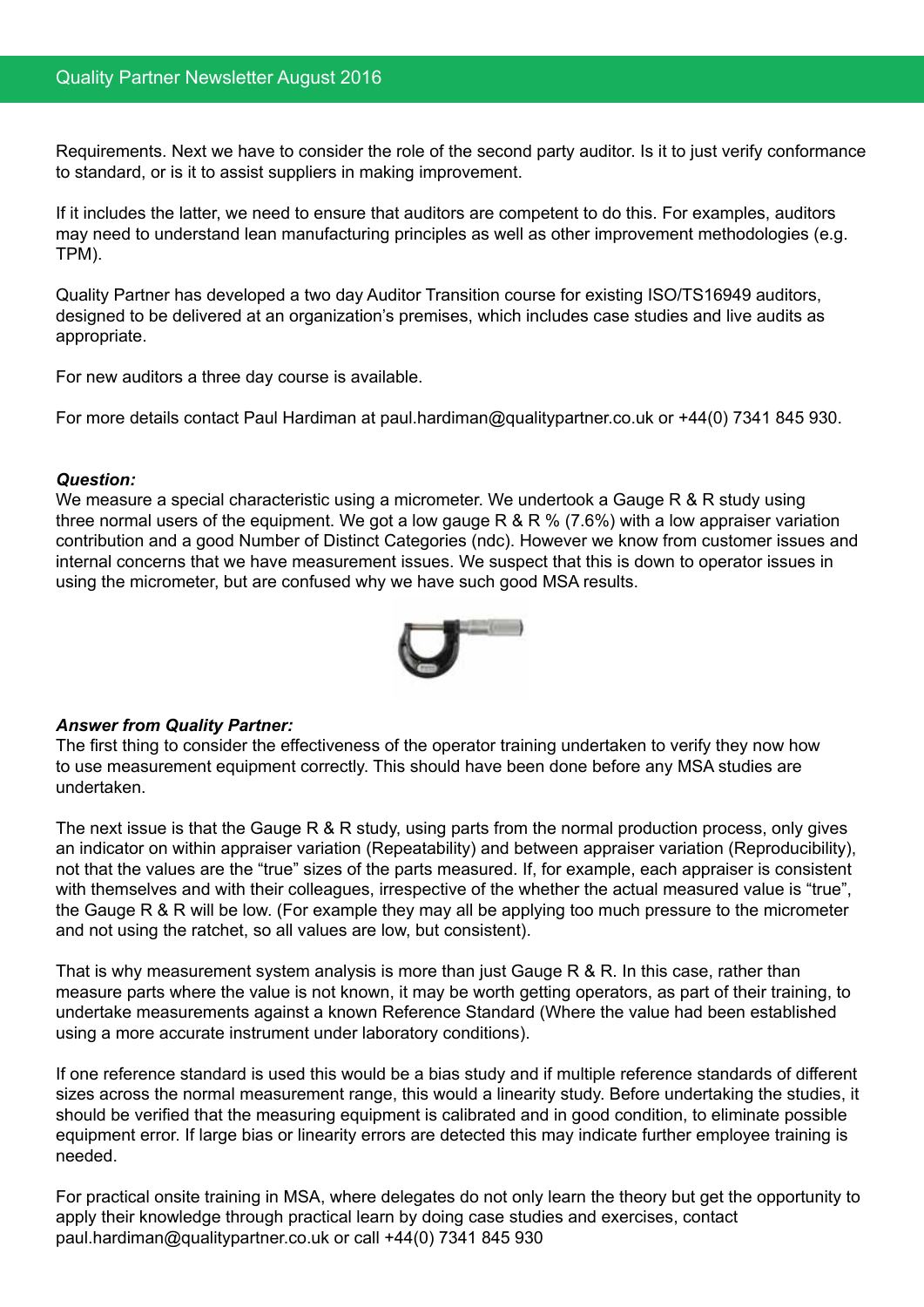#### *Question:*

We currently have a defined Management Representative. I see this role has disappeared in ISO9001: 2015. Does this mean this person no longer has a job role?



#### *Answer from Quality Partner:*

You are right, ISO9001: 2015 does not have a requirement to have a defined Management Representative. I think this is to promote that a Quality Management System (QMS) should not be owned and managed by just one individual, often the Management Representative, but responsibilities should be spread throughout the organization.

However, clause 5.3 requires that "responsibilities and authorities are clearly defined, including responsibility to make sure the (QMS) is effectively implemented and maintained and reporting on the performance of the QMS."

If the implementation and sustainability of the QMS is to be effective responsibility has to be driven down to the process owners, not just reliance on one person, the Management Representative.

There would be no issue if you continue to show a Management Representative in your organization structure, responsible for overseeing the effective maintenance of the QMS, but auditors are being pushed more and more to question process owners and people working in a process to verify their understanding, rather than just the Management Representative answering all the questions!

#### *Question*

I have heard of the TPM tool called a QA matrix. Can you explain the link between this and PFMEA?

#### *Answer from Quality Partner:*

The QA matrix is one of the possible tools to use in the deployment of the Quality Maintenance pillar of TPM, or if you want to focus on defect reduction. The simple QA matrix looks at the relationship between the steps of a manufacturing process and where the most likely or actual source of the defects comes from. The matrix can be created using customer complaint or internal defect data, over any period of time.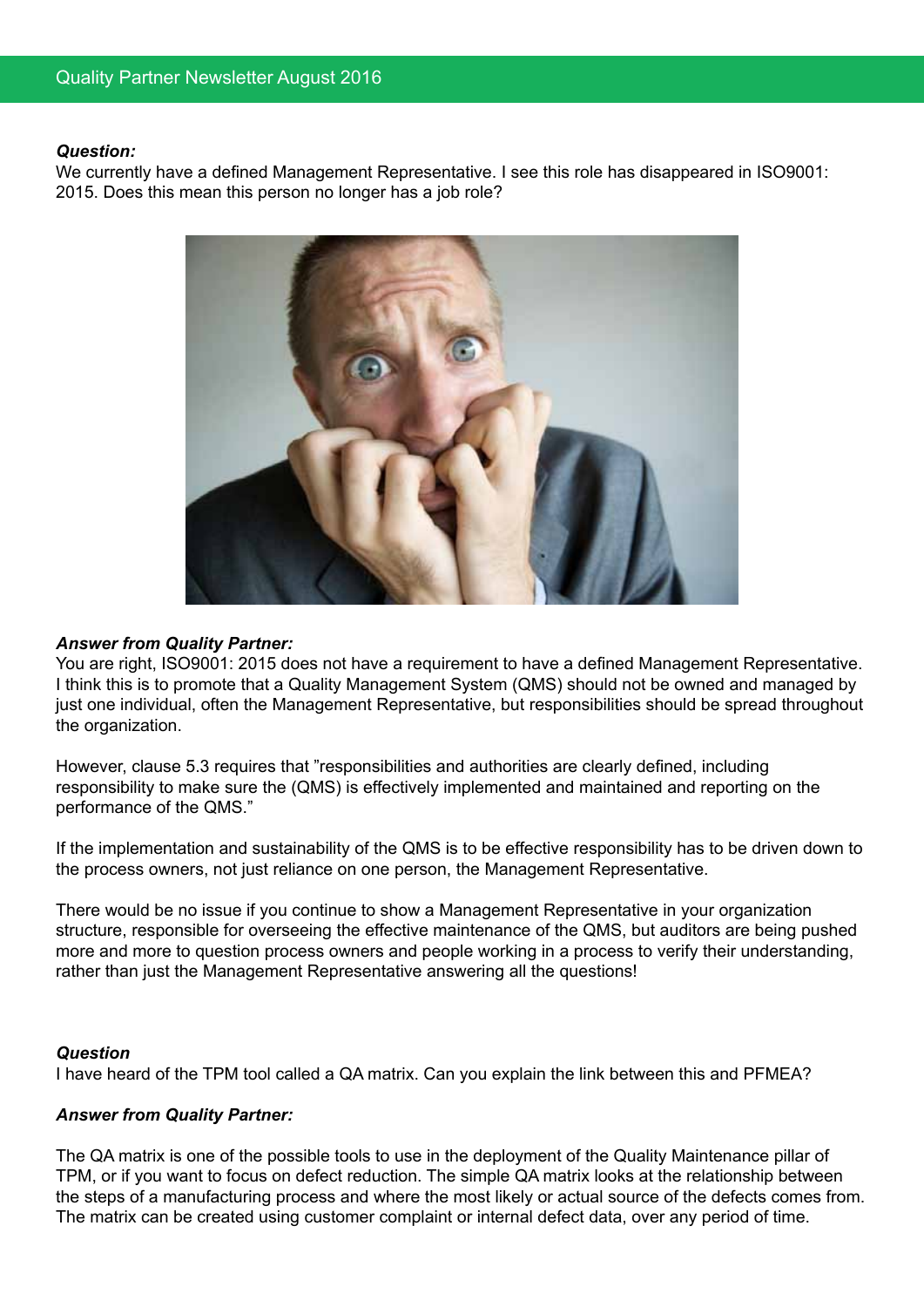| Organisation<br>Area |         |                  |                  |        |          |                |  | <b>Created By</b> |  |  |  |  |  |  |  |
|----------------------|---------|------------------|------------------|--------|----------|----------------|--|-------------------|--|--|--|--|--|--|--|
|                      |         |                  | <b>QA Matrix</b> |        |          |                |  |                   |  |  |  |  |  |  |  |
| Date                 |         |                  |                  |        |          |                |  |                   |  |  |  |  |  |  |  |
| Defect modes         |         | <b>Processes</b> |                  |        |          |                |  |                   |  |  |  |  |  |  |  |
| Impact               | Lattice | 1st nip          | 2nd nip          | 3rdnip | Exit nip | Transfer chute |  | by defect<br>mode |  |  |  |  |  |  |  |
| Wood contaimnation   |         |                  |                  |        |          |                |  |                   |  |  |  |  |  |  |  |
| Oil contamination    |         |                  |                  |        |          |                |  |                   |  |  |  |  |  |  |  |
| Burnt cotton         |         |                  |                  |        |          |                |  |                   |  |  |  |  |  |  |  |
| Clumping             |         |                  |                  |        |          |                |  |                   |  |  |  |  |  |  |  |
| Short fibre          |         |                  |                  |        |          |                |  |                   |  |  |  |  |  |  |  |
|                      |         |                  |                  |        |          |                |  |                   |  |  |  |  |  |  |  |

Once the data is gathered and discussed by the team, the next stage is to consider the most likely contributing cause of the defect, related to the 4M condition (Man, Method, Material and Machine).

| Organisation<br>Area                                                                                                 |         |           |  |                  |         |  |  |  |         |  |  |         |  |  |          |  |       | <b>Created By</b> |                |  |  |  |  |  |  |  |                                                                                                                                                         |  |      |  |
|----------------------------------------------------------------------------------------------------------------------|---------|-----------|--|------------------|---------|--|--|--|---------|--|--|---------|--|--|----------|--|-------|-------------------|----------------|--|--|--|--|--|--|--|---------------------------------------------------------------------------------------------------------------------------------------------------------|--|------|--|
|                                                                                                                      |         |           |  | <b>QA Matrix</b> |         |  |  |  |         |  |  |         |  |  |          |  |       |                   |                |  |  |  |  |  |  |  |                                                                                                                                                         |  |      |  |
|                                                                                                                      |         |           |  |                  |         |  |  |  |         |  |  |         |  |  |          |  |       |                   |                |  |  |  |  |  |  |  |                                                                                                                                                         |  |      |  |
| Date<br>Defect modes<br>Impact<br>Wood contamination<br>Oil contamination<br>Burnt cotton<br>Clumping<br>Short fibre |         | Processes |  |                  |         |  |  |  |         |  |  |         |  |  |          |  | Total |                   |                |  |  |  |  |  |  |  |                                                                                                                                                         |  |      |  |
|                                                                                                                      | Lattice |           |  |                  | 1st nip |  |  |  | 2nd nip |  |  | 3rd nip |  |  | Exit Nip |  |       |                   | Transfer chute |  |  |  |  |  |  |  | occurrences<br>by defect                                                                                                                                |  |      |  |
|                                                                                                                      |         |           |  |                  |         |  |  |  |         |  |  |         |  |  |          |  |       |                   |                |  |  |  |  |  |  |  | Man Mat Mth   Mc Man Mat Mth   Mc Man Mat   Mth   Mc Man Mat   Mth   Mc Man Mat   Mth   Mc Man Mat   Mth   Mc Man   Mat   Mth   Mc Man   Mat   Mth   Mc |  | mode |  |
|                                                                                                                      |         |           |  |                  |         |  |  |  |         |  |  |         |  |  |          |  |       |                   |                |  |  |  |  |  |  |  |                                                                                                                                                         |  |      |  |
|                                                                                                                      |         |           |  |                  |         |  |  |  |         |  |  |         |  |  |          |  |       |                   |                |  |  |  |  |  |  |  |                                                                                                                                                         |  |      |  |
|                                                                                                                      |         |           |  |                  |         |  |  |  |         |  |  |         |  |  |          |  |       |                   |                |  |  |  |  |  |  |  |                                                                                                                                                         |  |      |  |
|                                                                                                                      |         |           |  |                  |         |  |  |  |         |  |  |         |  |  |          |  |       |                   |                |  |  |  |  |  |  |  |                                                                                                                                                         |  |      |  |
|                                                                                                                      |         |           |  |                  |         |  |  |  |         |  |  |         |  |  |          |  |       |                   |                |  |  |  |  |  |  |  |                                                                                                                                                         |  |      |  |
|                                                                                                                      |         |           |  |                  |         |  |  |  |         |  |  |         |  |  |          |  |       |                   |                |  |  |  |  |  |  |  |                                                                                                                                                         |  |      |  |

For man, method and material normal problem solving tools can be used to focus on defect reduction, whereas with defects that are likely to come from the machine, a QX matrix is used.

So one question I am often asked, "If we already have a Process Failure Mode and Effects Analysis (PFMEA), would we get any benefit in using a QA matrix?"

If you are at zero defect then there maybe no benefit, but for most organizations that is a long term dream!

By understanding the key sources of defect, it gives an opportunity to go back to the PFMEA and critically review those stages of the process, further discuss the risks (Severity, Occurrence and Detection) and how defect prevention can be achieved. This gives a fresh prospective to the PFMEA and will help to strengthen "Recommended actions" that are often not robust or seen to conclusion.